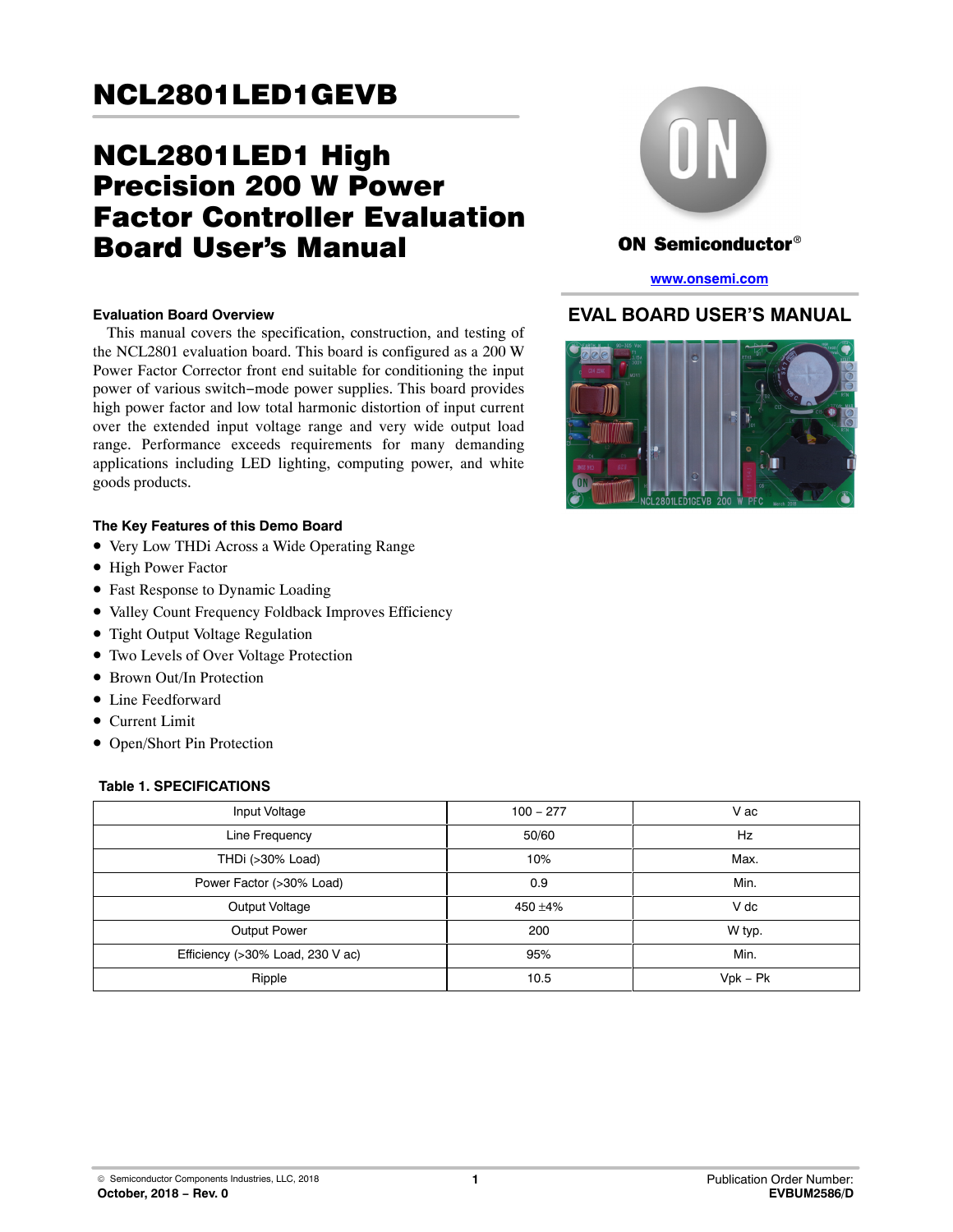#### **THEORY OF OPERATION**

The NCL2801 is designed to control high power factor boost converters. General information on boost converter operation can be found in other literature. This description will focus on aspects which have been optimized to provide very low THDi and high efficiency.

 The circuit operates in Critical Conduction Mode (CrM) for high loads, and transitions to Discontinuous Mode at lighter loads by forcing a dead time. This innovative Valley Count Frequency Fold−back method reduces the switching frequency while preserving the benefits of traditional CrM operation. The start of the next switching cycle is timed to the power MOSFET drain voltage ringing after the end of demagnetization which improves efficiency by switching at the valley. Internal circuity allows near−unity power factor even when the switching frequency is reduced. Introducing delay lowers the switching frequency and can improve efficiency under certain load conditions.

Unlike typical CrM boost converters based on voltage mode control, the NCL2801 utilizes current mode control providing more precise operation. A multiplier is required to condition the envelope of the input current waveform. This IC features a novel multiplier design to deliver very low input current THDi over a broad power range.

An offset is introduced to the output of the multiplier to compensate for non−ideal nature of the process. This function maintains sinusoidal input current waveform especially near the zero crossings of the applied input.

Line Feedforward compensation adjusts the gain of the controller to improve wide range control. Gain is reduced at high input voltage and increased when the applied voltage drops to a lower level. This gain change maintains the output of the error amplifier, or VCTR, in a more desirable operating range away from low level noise and high level clipping. The gain change occurs in the unused input voltage band between 150 and 180 V ac. The change is clearly visible by monitoring VCTR while applied voltage passes through this range. Range change has no effect while operating in typical global mains voltage ranges.

High power factor converters use low loop bandwidth to maintain high PF and low THDi performance. As such, response to input voltage or output load changes is typically slow and suffers large deviation from the regulated value. The NCL2801 features a Dynamic Response Enhancer (DRE) which quickly restores the control loop to the required range in response to changes in power. DRE maintains the output voltage even during an extreme zero to 100% load change. The DRE function is also active during initial startup to speed the process of charging the output capacitor. This DRE function allows use of smaller and lower cost output capacitors in place of larger values often used to mitigate the effects of load changes.

Two Over Voltage Protection (OVP) functions are included in this version of NCL2801. The first OVP activates at 105% of nominal output voltage and gradually reduces on−time to zero. This reduces the power processing gradually over a period of time avoiding erratic control of the output voltage. This function typically manages events like rapid changes in applied voltage or load. If the output voltage continues to rise to 107% of nominal, a second OVP function stops all switching to avoid a run−away situation. Switching resumes when the output voltage returns to normal. The OVP functions can be observed during initial startup and for large reductions in output load.

The CS pin links the switch current to the boost control function. This pin also provides over current protection on a cycle by cycle basis. A programming feature is also managed by the CS pin. At initial power up, the NCL2801 outputs a current through the CS pin to read a resistor placed on the circuit board. A lookup table links the measured resistance to one of six levels. Resistance below 50  $\Omega$ nominal is interpreted as a shorted pin, or assembly fault which stops the converter from operating. Nominal impedances of 150, 330, 620, and 1 k $\Omega$  are linked to one of four thresholds determining when the control function changes from CrM to DCM operation. A resistance measurement greater than about  $1.3 \text{ k}\Omega$  nominal is considered an open circuit, or assembly fault which disables the converter. This feature allows easy configuration of the operating mode and detects faults on the circuit board. This EVB is fitted with 150  $\Omega$  which invokes the lowest CrM to DCM threshold.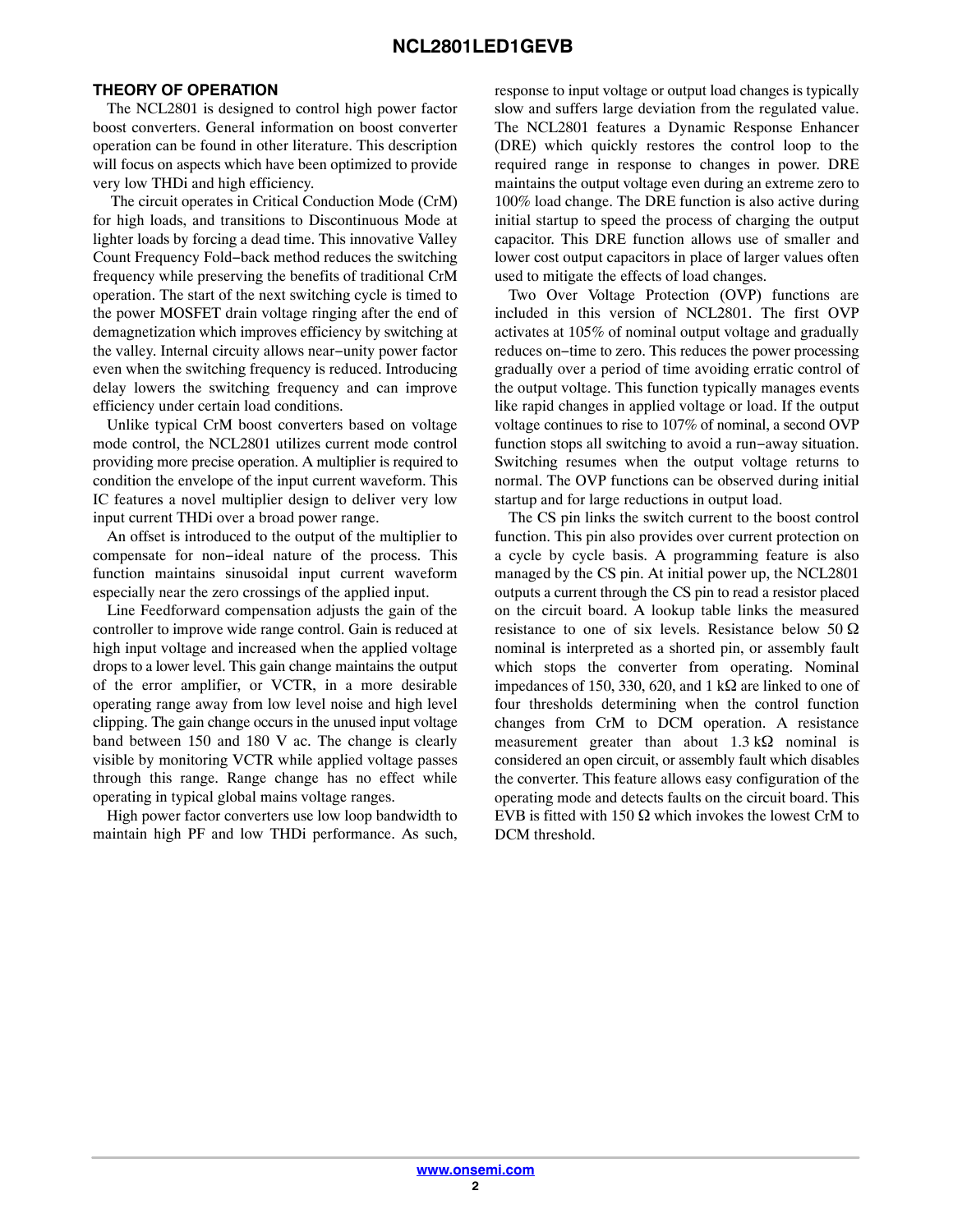#### **PIN DESCRIPTIONS**

#### **FB Pin**

The feedback pin is the input for several essential functions. Each will be described in the following sections.

#### *Voltage Regulation*

The feedback pin couples a voltage from the PFC output resistor divider to the error amplifier where it is compared to the internal 2.5 V (nom) reference and creates a signal to maintain voltage regulation. A small capacitor is used to filter high frequency noise.

#### *Under Voltage Protection*

A minimum voltage is required on the FB pin before the controller will enter the active mode. This ensures integrity of the output voltage divider thus avoiding uncontrolled operation. Voltage is required to be above VUVPH threshold, typically 450 mV.

#### *Over Voltage Protection*

The two levels of OVP are monitored via the feedback pin. The first level provides a gradual protection while the second prevents damage should the first level response becomes too slow. The second OVP stops DRV pulses until the output voltage returns to a nominal level.

#### **VCTRL Pin**

The transconductance error amplifier output is available on this pin.

A compensation network connected between this pin and ground controls loop bandwidth. This signal is not intended for any external control.

#### **MULT Pin**

#### *Control Function*

This pin connects to a resistor divider to receive a scaled down rectified mains voltage. A small capacitor is used to filter high frequency noise. Proper operation relies on this signal accurately representing the applied input voltage.

#### *Line Feedforward*

Input voltage is averaged and compared with a reference to set gain of the control algorithm. Line Range change dramatically improves THDi performance by optimizing the range of voltage on VCTRL.

#### *Brown Out/In*

A comparator with hysteresis monitors the input voltage via a resistor divider and inhibits operation on the EVB until the voltage exceeds ~85 V ac. If input voltage drops below ~80 V ac, DRV signals are stopped.

### **CS Pin**

#### *Current Mode Control*

MOSFET current information enters through this pin. The control functions rely on accurate cycle by cycle current information. As such, this pin typically does not need any filtering.

#### *CrM – DCM Threshold*

When Vcc bias power is first applied, the controller monitors the voltage on the CS Pin in response to an internal current source delivering a precise current. The measured voltage identifies a resistor on the circuit board between the CS Pin and the MOSFET current sense resistor. One of four operational bins is set to determine the VCTRL voltage required to transition from CrM to DCM or Valley Count Frequency Foldback mode.

#### **ZCD Pin**

This pin senses the voltage on the auxiliary winding of the boost inductor. When zero current, or demagnetization, is achieved a new switching cycle is initiated. This signal is also utilized in Valley Count Frequency Foldback to synchronize the DRV signal to the power MOSFET drain voltage valley. Switching at local minima improves efficiency.

A series resistor between the ZCD Pin and auxiliary winding limits current through the pin.

#### **GND**

This is the ground or return reference pin for the controller.

#### **DRV Pin**

Connect the DRV pin to the gate of the MOSFET through a suitable network. Switching times can be modified via a collection of resistors and diodes to optimize operation of diode recovery and electromagnetic interference.

#### **Vcc Pin**

This pin receives the bias power for the controller. This EVB utilizes 12.5 V dc nominal start threshold.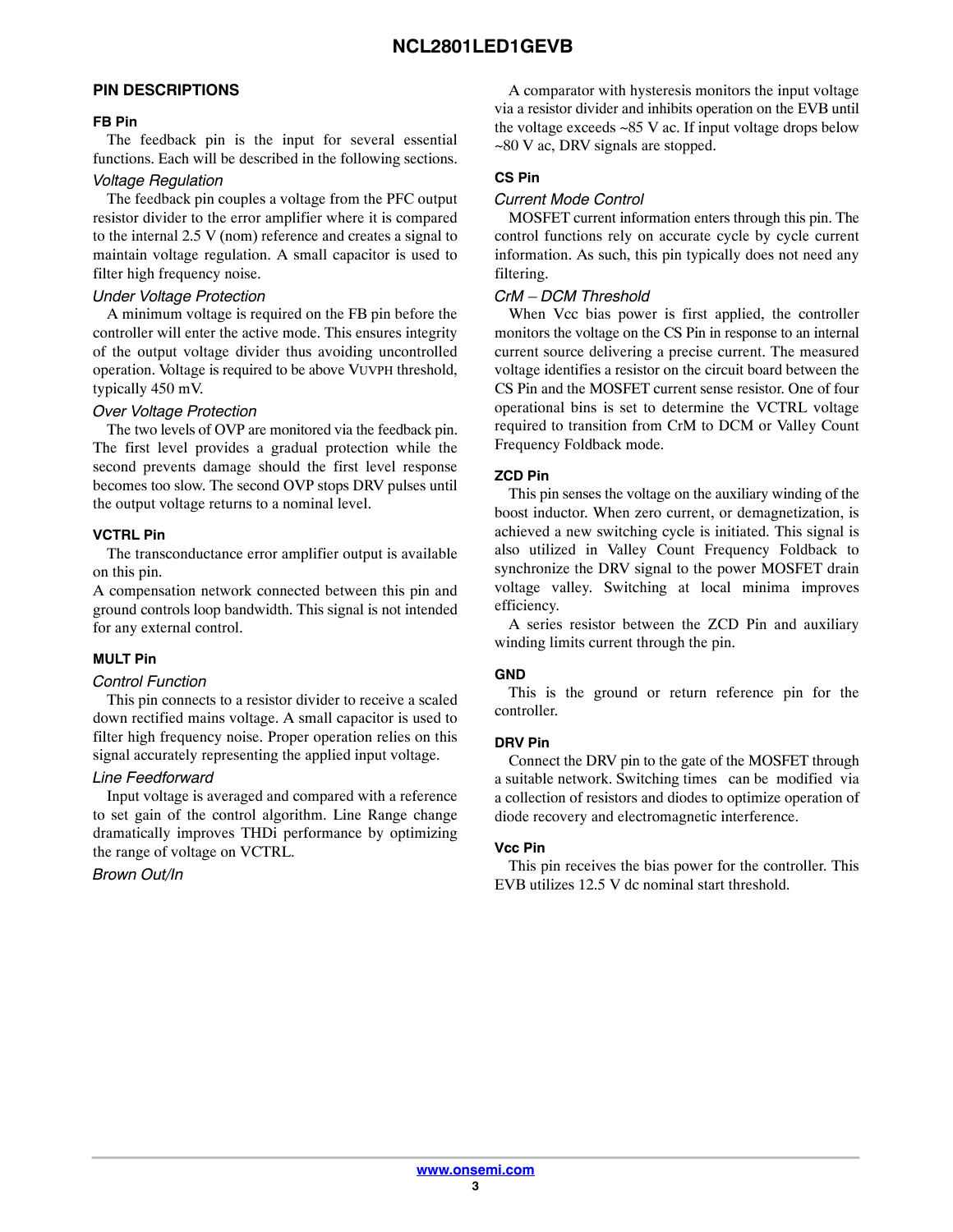

**Figure 1. Schematic**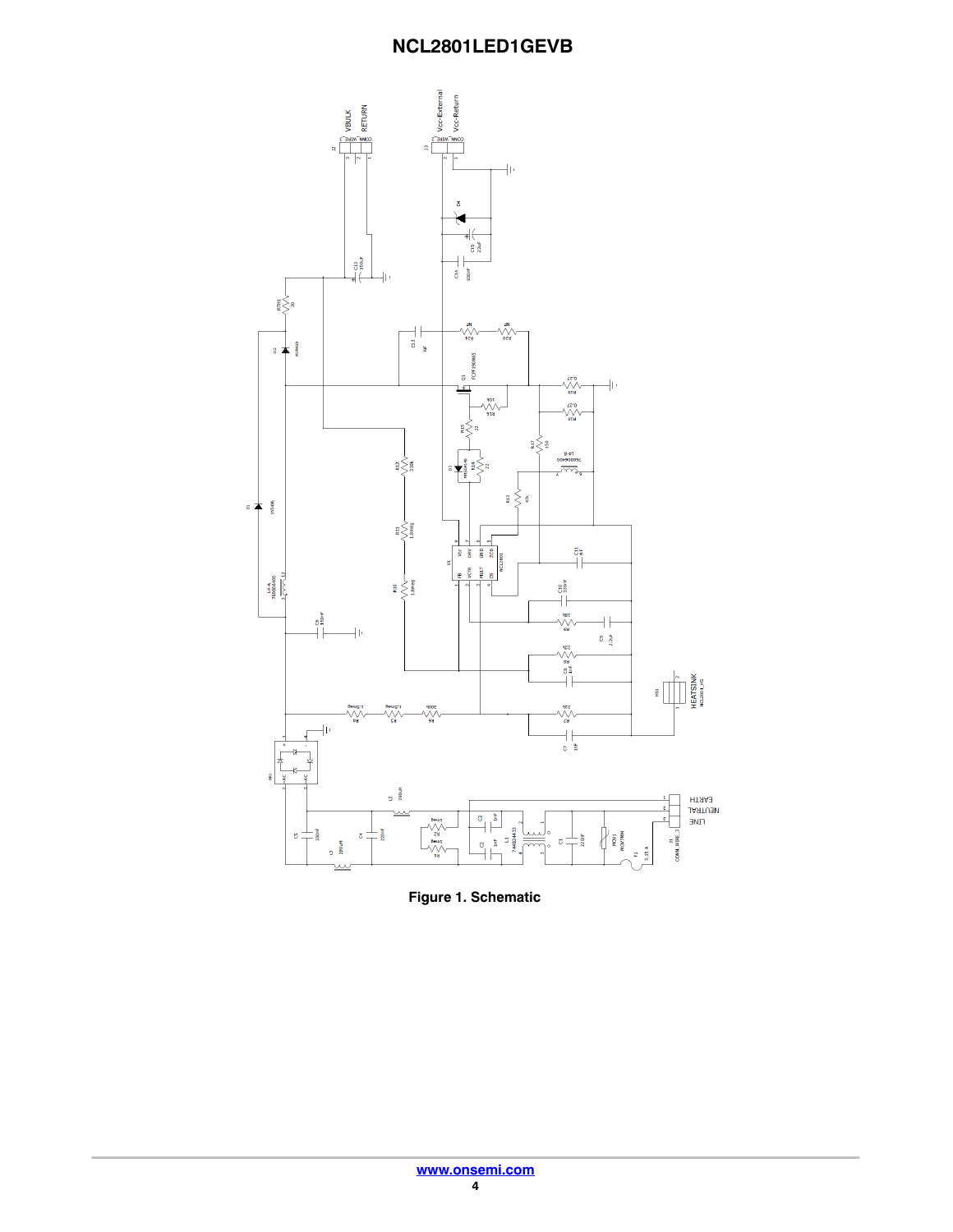

**Figure 2. PCB Outline and Top Silkscreen**



**Figure 3. Bottom Silkscreen**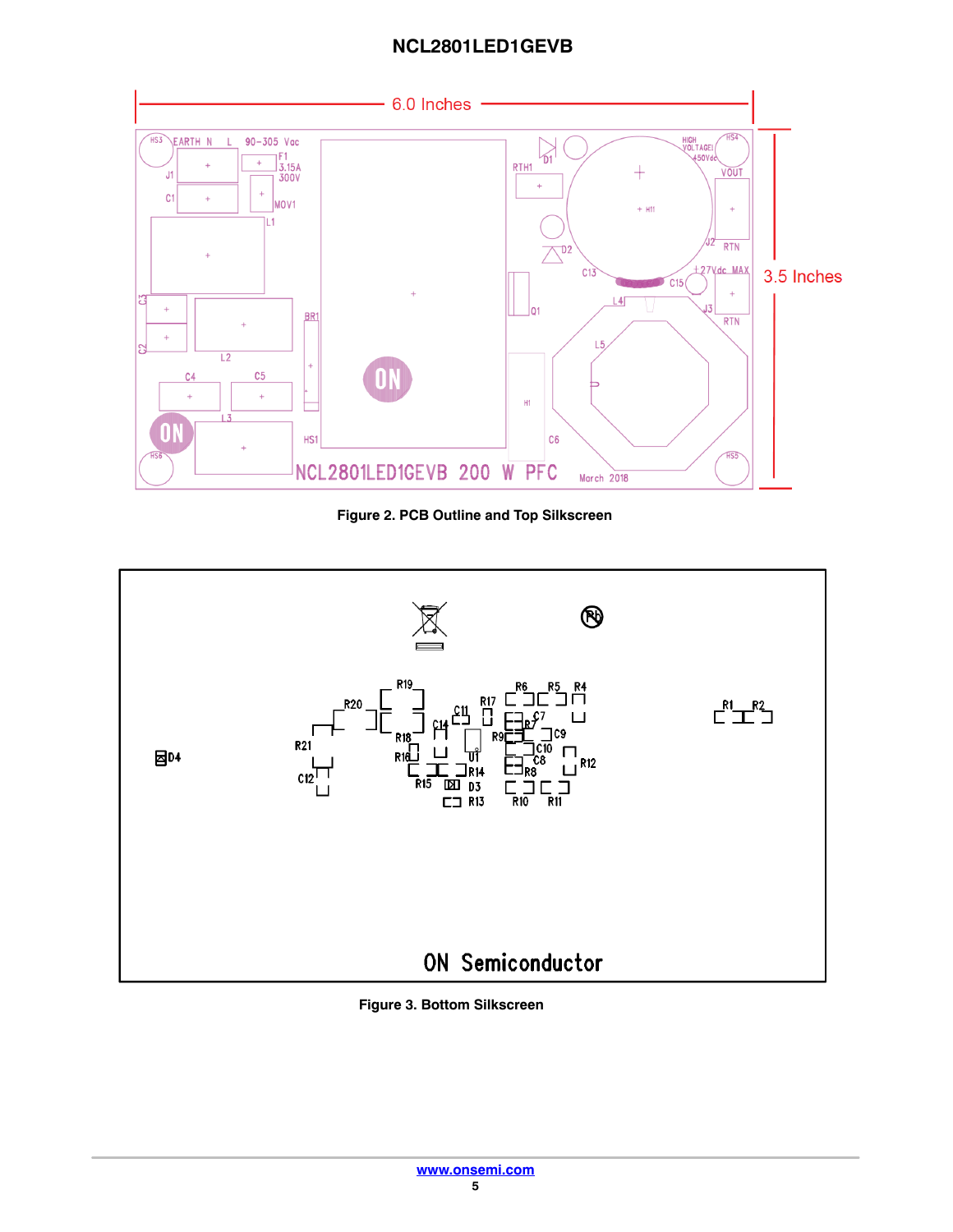# **TEST PROCEDURE**

#### **Required Equipment**

- AC Source 90 to 277 V ac  $50/60$  Hz, Minimum 250 W capability
- AC Wattmeter 250 W Minimum, THDi measurement capability
- DC Voltmeter 500 V dc Minimum, 0.1% accuracy
- DC Ammeter 1 A dc Minimum, 0.1% accuracy
- Adjustable DC lab supply, 13 V dc, 100 mA minimum
- Electronic Load, 500 V dc, 250 W MinimumTest Connections

### **Test Connections**

- 1. Connect AC power to the input of the wattmeter. Connect output of wattmeter to input connector J1 of UUT. Connect J1 Earth to ground for safety.
- 2. Connect UUT output connector J2 Vout' to DC ammeter. Connect other lead of DC ammeter to "+" of electronic load. Connect UUT output connector J2 RTN' to "−" of electronic load.
- 3. Connect DC voltmeter to UUT output connector J2 'Vout' and 'RTN'.
- 4. Connect UUT bias connector J3 '+27Vdc Max' to "+" lead of DC lab supply. Connect UUT bias connector J3 'RTN' to "−" lead of DC lab supply.



**Figure 4. Test Setup** NOTE: Unless otherwise specified, all voltage measurements are taken at the terminals of the UUT.

#### **No Load Test**

- 1. Apply 13 V dc to Vcc connector J3
- 2. Set electronic load to zero amps
- 3. Apply 230 V ac to input connector J1. **Caution: Do not touch the UUT once it is energized. Hazardous voltages are present.**
- 4. Verify Output Voltage is 436.5 to 463.5 V dc
- 5. Set input voltage on J1 to zero volts, Set Vcc on J3 to zero volts

#### **Load Test**

- 1. Set electronic load to 0.443 Amps (full load)
- 2. Apply 90 V ac to input connector J1. **Caution: Do not touch the UUT once it is energized. Hazardous voltages are present.**
- 3. Apply 13 V dc to Vcc connector J3
- 4. Verify performance per table below. (THDi is input current distortion)

5. Apply 277 V ac to input connector J1. Verify performance per table below.

| Input<br>Voltage | Input<br>Power | THDi    | Output<br>Voltage   | Output Cur-<br>rent  |
|------------------|----------------|---------|---------------------|----------------------|
| 90               | < 229 W        | $< 6\%$ | 436.5 to<br>463.5 V | $0.435$ to<br>0.450A |
| 277              | < 217 W        | $< 5\%$ | 436.5 to<br>463.5 V | $0.435$ to<br>0.450A |

6. Set ac input voltage on connector J1 to zero.

7. Set bias power on Vcc connector J3 to zero.

8. **Ensure Vout < 30 V dc before handling UUT.**

Test Complete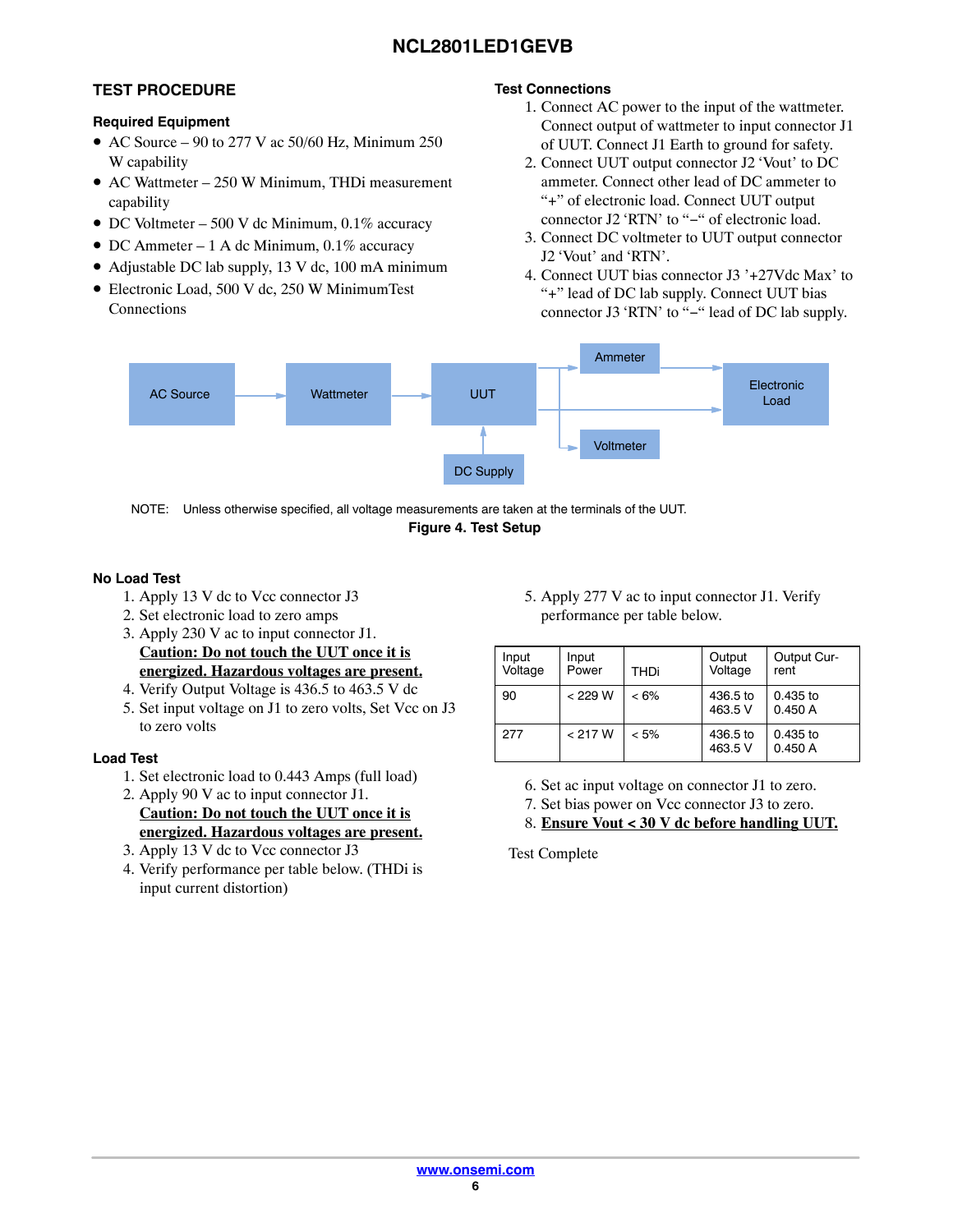### **TYPICAL TEST DATA**

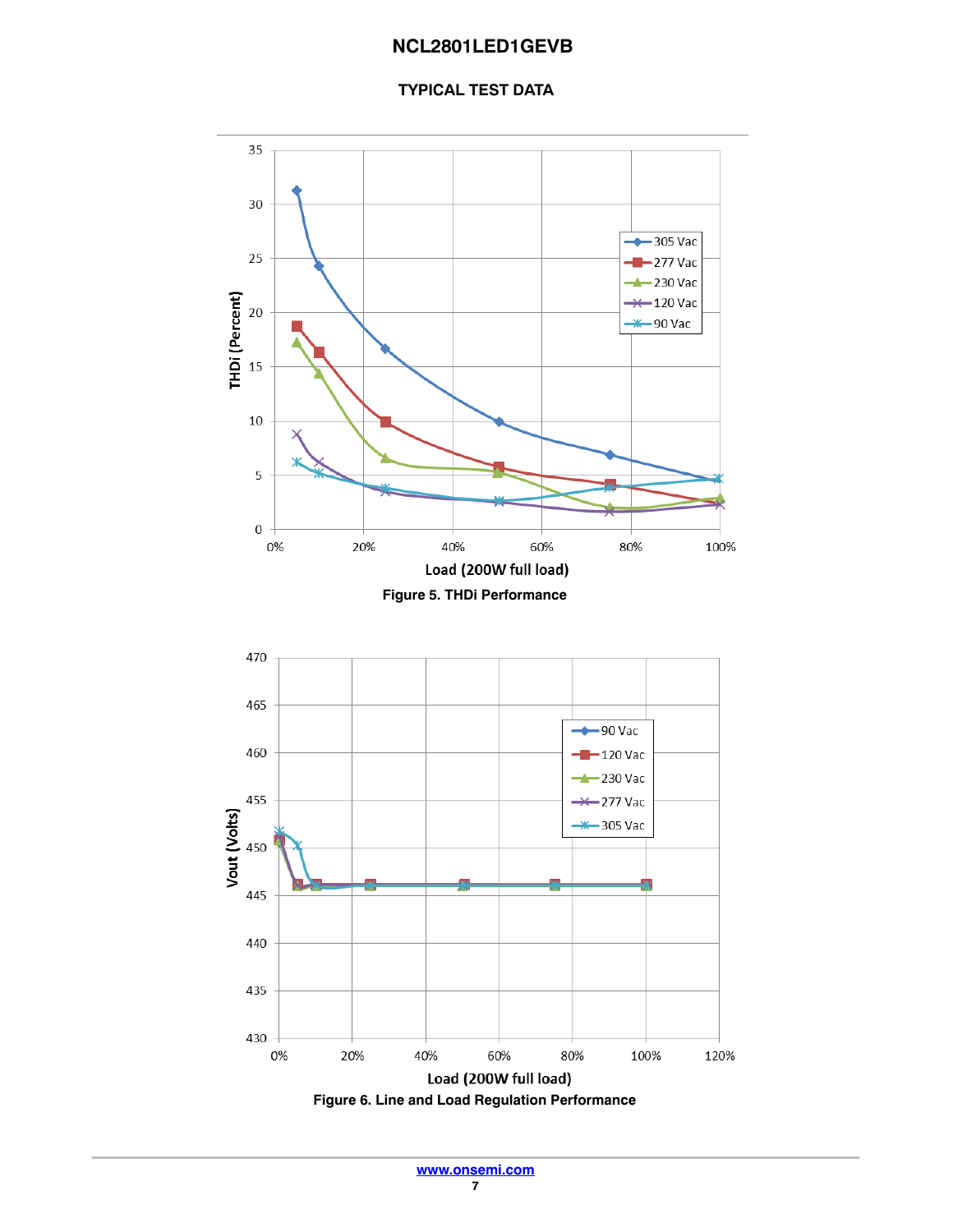**NCL2801LED1GEVB**